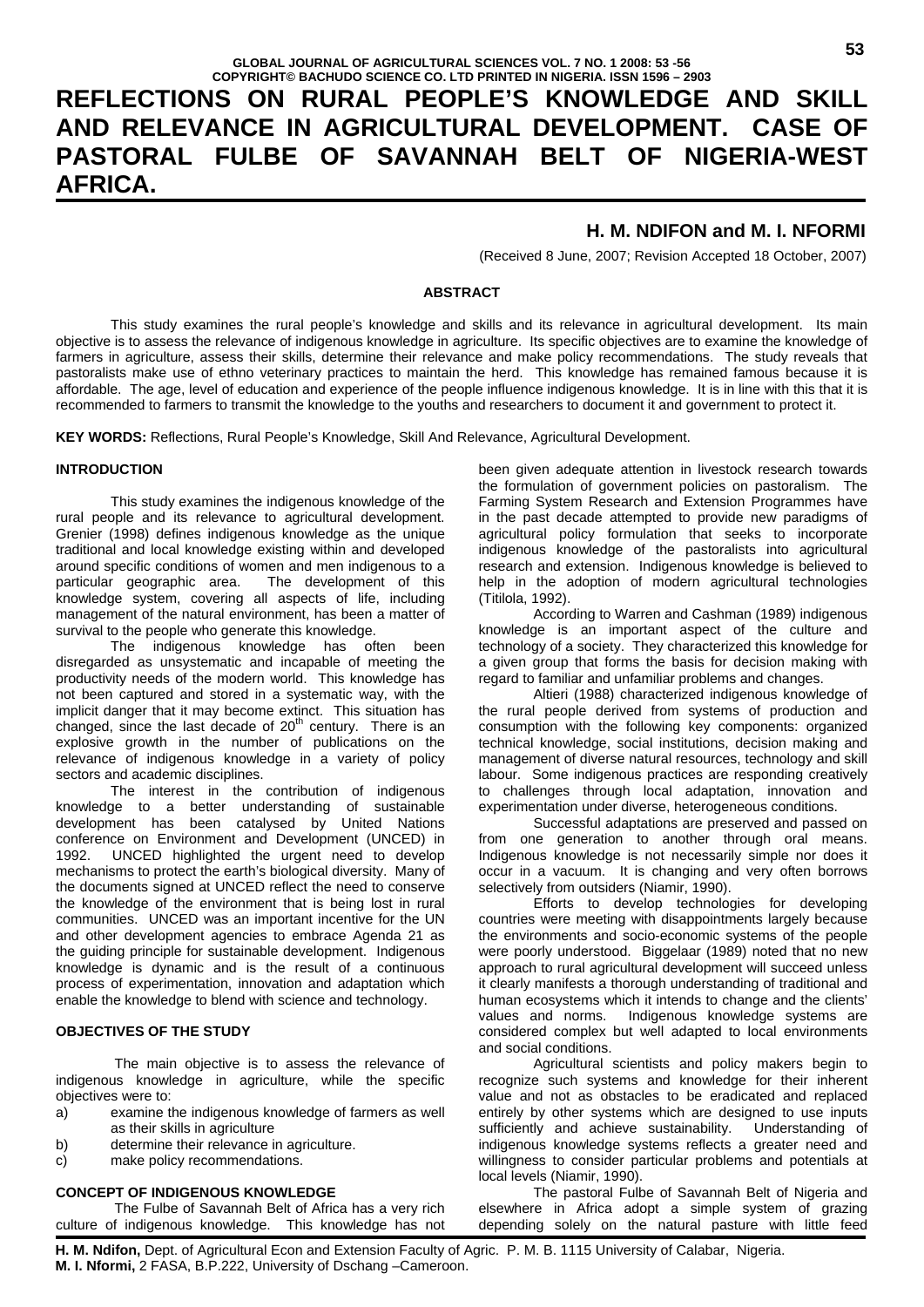supplements to maintain the herd. They are prominent in ethno veterinary practices and use these to sustain their herds. Their dependence on nature makes migration, nomadism and transhumance synonymous to pastoralism. Migration refers to the total removal of livestock and the people from their camp to a new relocation. This is reduced in most states in Nigeria especially in Mambilla Plateau of Taraba State where the grazers are more sedentary. Nomadism like migration involves the movement of livestock and people from one region to another dictated by seasonal changes.

 The animals move from the Northern Savannah belt to the Southern parts during dry season to look for green pasture and water. This system has gradually given way to transhumance, a situation whereby part of the cattle and family or herdsmen move out of the rainy season grazing camps to dry season camps in the South and return to camps at the on set of rains. This is common on Mambilla plateau in the high altitudes of Taraba State (Manu, 1995).

 Grazing activities during rainy season occur on the plateau, and valleys are used by cattle during the dry season. The nature of pastoral settlements is more of agnatic ties, that is people choose to live by lineage and movement is migratory drift and direct or it may occur across international boundaries between Nigeria and its neighbouring states. Sometimes because of prolong droughts this migration takes the grazers from Northern Nigeria into Ghana and Benin in search of pasture and water.

 Indigenous knowledge is important for the success of livestock development projects and agriculture. Experts in agricultural development often fail in their decisions and solution offered because such solutions do not fit in well with the local knowledge systems (Gefu, 1995).

#### **RELEVANCE OF INDIGENOUS KNOWLEDGE IN AGRICULTURAL DEVELOPMENT**

 Indigenous knowledge is capable of providing alternative methods of viewing and solving agricultural problems. The success of agricultural development efforts often depends on local participation. Indigenous knowledge helps experts to understand and communicate with local people thereby enhancing the possibilities for participatory approaches to development and sustain ability of these efforts. Other reasons advanced by (Kotschi et al, 1989) include:

- i) The present form of resource use has sustained people in resource-poor and fragile environments and must be preserved until proven superior forms of resource use have been developed.
- ii) Local livestock practices and environmental knowledge could offer a starting point for developing livestock methods which may increase the productivity and sustainability of local resources.

 Another reason for the usefulness, value and relevance of indigenous knowledge is its relationship to the concept of sustainability and conservation of biodiversity.

 The fact that pastoralists are more concerned with protecting themselves from various risks than with making an immediate profit determines a number of salient features of nomadism or nomad economic strategies to adjust to changing conditions (Swift, 1975).

 Frantz (1981) identified three strategies used by pastoralists which are relevant to agricultural development. These include:

- i) Flexibility in herd management: This is a comprehensive system by herding several species of domestic animals, each with its own economic and ecological characteristics. Pastoralists spread risks by herding cattle and sheep which sell well but need lots of grass, water and labour, and camels and goats which sell less but can survive adverse conditions. Goats are more resistant to drought.
- ii) Accumulation of large herds: This has given rise to misunderstanding of the reason why pastoralists keep large herds, above what is needed for subsistence. Many researchers (Swift, 1973) had pointed out that

 large herds are the adaptive response of a difficult environment. This is a form of risk adjustment, for few animals can be wiped out by drought or epidemic as is the case of Somalia, Ethiopia and Niger in the recent years.

iii) Relative lack of success in regulating grazing pressure: The variability of rain and pasture and the need for flexibility in management, make any precise allocation of land to a particular group of pastoralists difficult. The strategy of keeping large herds by pastoralist is to guide against uncertainty. Droughts and epidemics have reduced most families to destitutes due to their devastating effects. Transhumance is used as an adaptation to the environment and as a strategy to maintain the grazing land from over grazing. It is practiced at times to evade danger such as eminent epidemic out break or presence of poisonous plants in the area.

 According to Awogbade and Hassan (1987) transhumance is in response to seasonal variation in weather conditions and forage availability. This strategy by pastoralists has been practiced by generations and has continued to survive. It has been contracting in the recent years due to several factors affecting livestock development.

## **THE STUDY AREA**

 This survey was carried out in the Savannah belt of Nigeria, more specifically in Mambilla plateau of Taraba State. This area covers a surface of over  $4,200$  km<sup>2</sup>. The plateau is over 90% of Sardauna Local Government and is about 24% of Taraba State. This region is conducive for livestock and human habitation. In Nigeria it is only compared to Obudu Cattle Ranch in terms of altitude and climate.

 Mambilla plateau falls to the south-eastern corner of Nigeria and lies within latitude 7°10°N and longitude 11°20'E. Its altitude is between 1400m above sea level in the North at Maisamari and 1,950m in the South at Tamya. Its continuous into the Adamawa highlands in Cameroon. It is separated from the Bamenda highlands by River Donga. It is characterized by heavy rains of over 1000 mm per annum which last from March to October, with light rains in November and December. The dry season is from January to early March characterized by winds and haze.

 The maximum temperature is 28°C in February and minimum 18°C in August. Sun shine is low due to cloud cover or haze. The plateau has mountain vegetation which occurs only in Jos plateau in Nigeria, Fouta Djallon in Guinea and Adamawa-Bamenda highlands in Cameroon.

## **SAMPLING TECHNIQUE**

 The study was based on household heads of pastoralists who practice ethno veterinary medicines to maintain their herds. The population of grazers here was estimated at 250,000 (1991 census). A purposive sample of 100 heads of household was obtained from those practicing indigenous medicines.

## **DATA COLLECTION AND METHOD OF ANALYSIS**

 Information was collected by personal interview of those selected according to their knowledge in ethno veterinary practices. The information collected was analysed by descriptive statistical methods such as arithmetic means and percentages.

## **FINDINGS AND DISCUSSIONS**

 As seen from table 1 only 5% of the respondents fall below 20 years of age because mostly head of household who are normally male adults were interviewed. Ninety percent of the respondents were males and only 10% were women who were elderly and know some of the skills in indigenous knowledge. Seventy percent of the respondents are between 21 and 40. These are those who manage the herds and have good skills in ethno veterinary practices. Some of these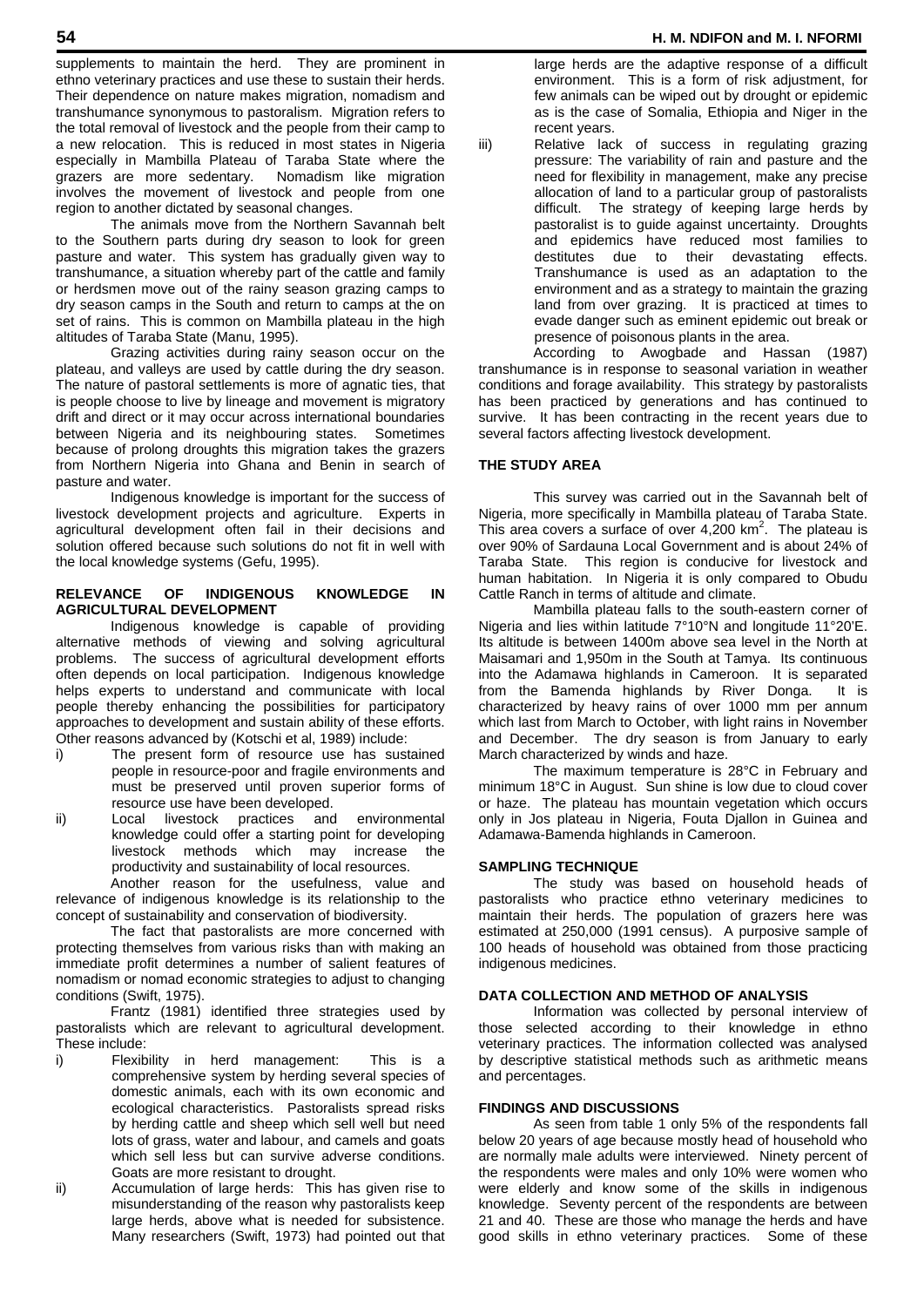## **REFLECTIONS ON RURAL PEOPLE'S KNOWLEDGE AND SKILL AND RELEVANCE IN 55**

practices are inherited or handed down from their parents and some are learnt. Twenty-five percent of the respondents are above forty years. This shows that the younger or middle age group is more concern with maintaining the herd and therefore

practice more of the indigenous knowledge acquired from others. Twenty percent of the respondents are above forty years, which meant that the middle age group is more concern with herd management.

| Table1. Distribution of Respondents according to Age |           |                                       |    |  |  |  |
|------------------------------------------------------|-----------|---------------------------------------|----|--|--|--|
|                                                      |           | Age Distribution   No. of Respondents | %  |  |  |  |
|                                                      | $11 - 20$ | 05                                    | 05 |  |  |  |
|                                                      | $21 - 30$ | 30                                    | 30 |  |  |  |
|                                                      | $31 - 40$ | 40                                    | 40 |  |  |  |
|                                                      | $41 - 50$ | 20                                    | 20 |  |  |  |

05

**Total 100 100** 

Source: Survey (2006)

51+

The findings also show that majority of the respondents were adults, males who were household heads. They make decisions and maintain the herd and possess a wealth of

indigenous practices. It was observed that 80% of the respondents possess Qur'anic and adult education (Table2).

05

**Table 2: Distribution of Respondents according to level of education** 

| <b>Level of Education</b> | <b>No. of Respondents</b> | %   |  |  |
|---------------------------|---------------------------|-----|--|--|
| Qur'anic                  | 75                        | 75  |  |  |
| Adult education           | 05                        | 05  |  |  |
| Primary                   | 12                        | 12  |  |  |
| Secondary                 | 05                        | 05  |  |  |
| Post secondary            | 03                        | 03  |  |  |
| <b>Total</b>              | 100                       | 100 |  |  |
| Course Cunion (2000)      |                           |     |  |  |

Source: Survey (2006)

The Qur'anic knowledge is a religious obligation for every adult and it also helps them to develop their skills in indigenous practices. Eighty percent of the respondents possess Qur'anic and adult education. Only 17% have primary and secondary education and only 3% have post secondary education. The pastoralists still make great use of their indigenous medicines to maintain the herd despite the advancement in veterinary medicine. Majority of these people still hold firm to their ethno veterinary practices due to their level of education in modern drugs which themselves are scarce and expensive for those with small herds. According to FAO, (1986) no systematic documentation of medical forage as this relates to animal health management in Nigeria. This knowledge is still being transmitted orally to the youths otherwise it will disappear with the elders.

 Table 3 shows that the pastoralists identify cattle diseases by observation of the behaviour of the affected animal. Ten percent of the respondents used this method. They look at the abnormalities such as restlessness, frequent passing of urine or salivation. Twenty percent identify diseases by observing the symptoms shown by the animal, such as dropping of ears, standing of hairs, passing of watery stool and urine with traces of blood. Thirty percent identify diseases by examining animal's wastes such as dung, urine, saliva and nasal secretions. Forty percent identify diseases due to their long experience with animals and their familiarity with diseases. These are elderly persons who posses a lot of indigenous knowledge.

 **Table 3. Distribution of Respondents according to their knowledge in Ethno veterinary practices** 

| Methods used in identifying cattle sickness | <b>No. of Respondents</b> | %   |
|---------------------------------------------|---------------------------|-----|
| Observation of animal behaviour when sick   | 10                        |     |
|                                             |                           | 10  |
| Observing symptoms                          | 20                        | 20  |
| Examining animals' wastes                   | 30                        | 30  |
| Length of experience                        | 40                        | 40  |
| <b>Total</b>                                | 100                       | 100 |

Source: Survey (2006)

#### **CONCLUSION**

 The study examined the indigenous knowledge of the rural people and its relevance to agricultural development. It was observed that pastoralists in Nigeria relied on the use of medicinal plants and forage in coping with various animal health problems.

## **RECOMMENDATIONS**

 Indigenous knowledge is relevant to agricultural development as it is to human medicine and should be integrated into the medical health system. The farmers should be organized in functional groups in order to promote their interests. They should transmit this knowledge to the youths for continuity.

 The government should protect the indigenous knowledge and the rights of the producers by laws. This knowledge should be integrated into the health system.

#### **REFERENCES**

Altieri, M. A., 1988. "Why Study Traditional Agriculture". In: Carro et al (eds). The Ecology of Agricultural Systems New York: Macmillan.

Awogbade, M. D. and U. A. Hassan (1987). Projects & Problems of Settlement Schemes for the Nomadic

Fulbe in Nigeria case of successful schemes. Paper presented at livestock and veterinary conference held at ABU Zaria. April,  $28 - 30<sup>th</sup>$ .